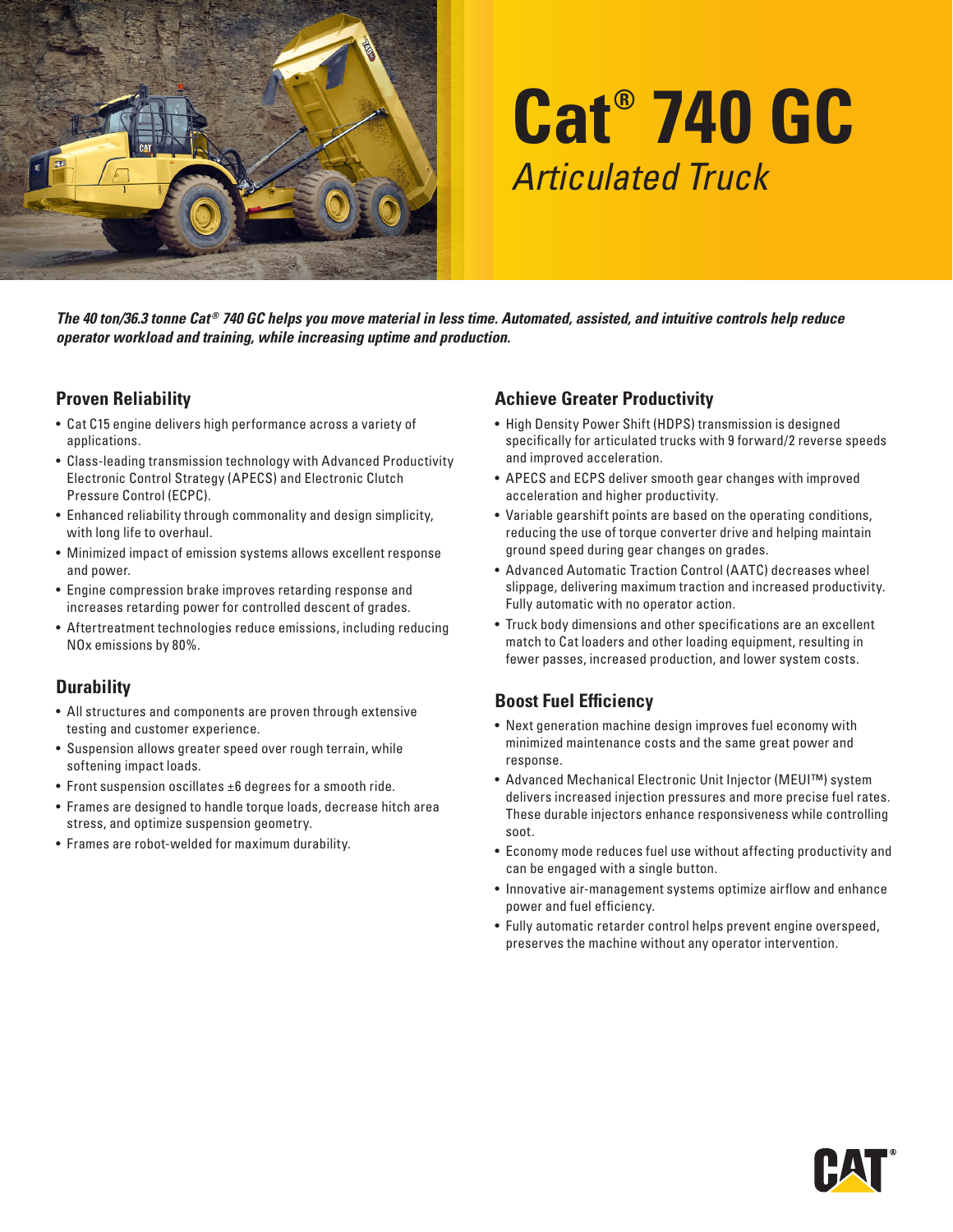#### **Easy, Comfortable Operator Environment**

- Simple, intuitive control and display layouts allow operator to focus on safe machine operation, while maintaining productivity.
- New assisted hoisting control allows automatic tipping; full manual control can be selected.
- Combined hoist/transmission lever, exclusive to Caterpillar, places multiple controls on the transmission lever, incorporates park brake, and reduces operator interaction by as much as 50%.
- Reduced vibrations from air suspension seat.
- Spacious cab with seats positioned for optimal operator and trainer visibility.
- Improved automatic climate control system makes maintaining the correct temperature easier.
- Updated touchscreen display allows easy monitoring and adjustment of systems.
- Increased and improved storage prevents cabin clutter.

## **Technology That Gets Work Done**

- Integrated systems give you the ability to make timely, fact-based decisions to maximize efficiency, improve productivity, and lower costs.
- Product Link™ system connects to each machine wirelessly, allowing you to monitor location, hours, fuel use, productivity, idle time, and diagnostic codes.
- Payload technology allows operators to view real-time load weights on the integrated display.
- External payload indicator lights alert the loader when to stop, reducing the risk of machine overloading.
- Stability assist software reports information via online VisionLink®, increasing awareness of machine history if a rollover has occurred.
- Advanced Productivity gives you the ability to view trends to help improve bidding accuracy and profitability.

#### **Built-In Safety Features**

- Operator-presence detection system applies parking brake if gear is engaged and operator is not seated.
- Additional mirror increases visibility at front of machine; touchscreen displays feed from back-up camera (standard).
- Secondary steering activates automatically if low pressure is sensed in primary system.
- Cab has integral roll-over protection system and falling object protection system.
- Stability assist software monitors angles of tractor, trailer, and grade independently, increasing operator awareness of stability during operation.
- Visual and audible alarms warn operator if an unstable angle is being approached; hoisting stops automatically.
- Hill assist system reduces potential for rollback by automatically holding brakes on when stopped on a grade.

#### **Reduced Maintenance Costs**

- Durable design and easier servicing mean maximized uptime and reduced service costs.
- Enclosed wet brake design keeps out contaminants, extending brake life (and increasing machine uptime), while reducing replacement cost.
- Universal joints are lubricated for life, eliminating any greasing during the product lifetime.
- Coolant formula improves component life by reducing corrosion.
- Entire machine is designed for greater ease of maintenance with side-tilting cab, electrically raised hood, access panels, and Cat Data Link connector.
- Radiator is mounted behind cab for protection and ease of access.
- AATC monitors and controls differential lock and wheel speeds. This reduces machine inefficiencies as well as driveline and tire wear.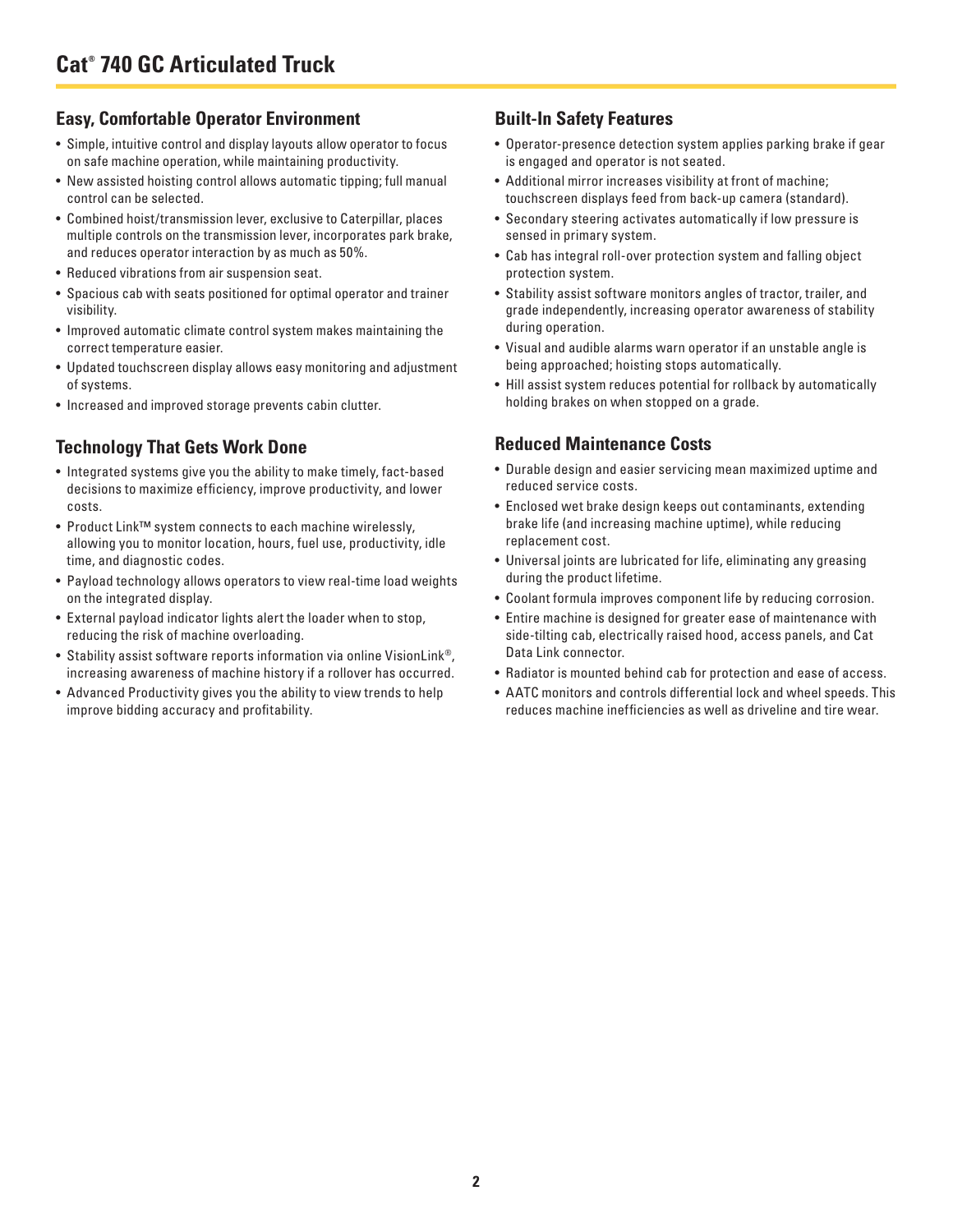## **Standard and Optional Equipment**

Standard and optional equipment may vary. Consult your Cat dealer for details.

|                                                                                                                            | <b>Standard Optional</b> |   |
|----------------------------------------------------------------------------------------------------------------------------|--------------------------|---|
| <b>OPERATOR ENVIRONMENT</b>                                                                                                |                          |   |
| Air conditioning with R134a refrigerant                                                                                    | ✓                        |   |
| Combined gear selection and hoist control lever                                                                            |                          |   |
| Liquid Crystal Display (LCD)                                                                                               |                          |   |
| Mirrors: extensive arrangement for improved<br>visibility                                                                  |                          |   |
| Mirrors, heated motorized                                                                                                  |                          | ✓ |
|                                                                                                                            |                          |   |
| Machine operation monitoring system                                                                                        |                          | ✓ |
| Radio, Bluetooth stereo system                                                                                             |                          |   |
| Seats: operator - fully adjustable, air suspension,<br>retractable lap belt; trainer - padded with<br>retractable lap belt |                          |   |
| Seat, heated/cooled                                                                                                        |                          |   |
| Operator seat belt, four-point                                                                                             |                          |   |
| Secondary steering - electro hydraulic                                                                                     |                          |   |
| Sun visor                                                                                                                  |                          |   |
| Tilt and telescopic steering wheel                                                                                         |                          |   |
| Touchscreen display incorporating the rearview<br>camera video feed                                                        |                          |   |
| Windshield wiper and washer, two speed,<br>intermittent (front)                                                            |                          |   |
| <b>TECHNOLOGY</b>                                                                                                          |                          |   |
| <b>Cat Detect with Stability Assist</b>                                                                                    |                          |   |
| Cat Production Measurement payload monitoring<br>system                                                                    |                          | ✓ |
| <b>Machine Security System (MSS)</b>                                                                                       |                          |   |
| Product Link: PL631E or PL641E dependent on                                                                                | ✓                        |   |
| location and licensing agreement                                                                                           |                          |   |
| Product Link Elite: PLE631E (satellite), PLE641E                                                                           |                          |   |
| (cellular)                                                                                                                 |                          |   |
| <b>ELECTRICAL AND LIGHTING</b>                                                                                             |                          |   |
| Batteries (two) maintenance free                                                                                           | ✓                        |   |
| Cold weather start attachment                                                                                              |                          |   |
| Engine block heater                                                                                                        |                          |   |
| Ether start                                                                                                                |                          |   |
| Electrical system: 24-volt, 10A 24- to 12-volt<br>converter                                                                |                          |   |
| <b>Flashing LED beacon</b>                                                                                                 |                          |   |
| Lighting systems: cab interior, two head lamps,                                                                            |                          |   |
| two width marker, two reversing, work light/cab                                                                            |                          |   |
| access light, two stop/tail lights, front and rear                                                                         |                          |   |
| direction indicators                                                                                                       | ✓                        |   |
| Main disconnect switch                                                                                                     |                          |   |
| Roof mounted High Intensity Discharge (HID)<br>work lights                                                                 |                          |   |

|                                                                                             | <b>Standard Optional</b> |              |
|---------------------------------------------------------------------------------------------|--------------------------|--------------|
| <b>POWER TRAIN</b>                                                                          |                          |              |
| Auto shift nine-speed forward and two-speed<br>reverse transmission                         | ✓                        |              |
| Cat C15 engine                                                                              | $\checkmark$             |              |
| CX38 transmission                                                                           |                          |              |
| Cat Clean Emission Module (CEM) and exhaust                                                 |                          |              |
| aftertreatment package                                                                      |                          |              |
| Differentials: standard with automatic clutched<br>inter- and cross-axle differential locks | ✓                        |              |
| Dual circuit oil immersed, enclosed brakes - all<br>wheels                                  |                          |              |
| Retarder: engine compression brake                                                          |                          |              |
| Three axle, six-wheel drive                                                                 |                          |              |
| <b>SAFETY</b>                                                                               |                          |              |
| Reverse alarm                                                                               |                          |              |
| Rearview camera                                                                             | $\frac{1}{\sqrt{2}}$     |              |
| ROPS/FOPS cab                                                                               |                          |              |
| <b>GUARDS</b>                                                                               |                          |              |
| Axle                                                                                        |                          |              |
| Crankcase                                                                                   | $\checkmark$             |              |
| Radiator                                                                                    |                          |              |
| Rear window                                                                                 |                          |              |
| <b>OTHER</b>                                                                                |                          |              |
| Auto lube installation for automatic greasing of<br>bearings                                |                          |              |
| Bare chassis (no body) standard wheel base                                                  |                          | ✓            |
| Bare chassis (no body) long wheel base                                                      |                          | ✓            |
| <b>Body liners</b>                                                                          |                          | ✓            |
| Cold weather coolant -51° C (-60° F)                                                        |                          | ✓            |
| Exhaust heated body                                                                         |                          | $\checkmark$ |
| <b>Fast fuel fill</b>                                                                       |                          | ✓            |
| Fuel additive - anti-waxing                                                                 |                          | ✓            |
| Mud flaps: wheel arch and body mounted with                                                 |                          |              |
| transportation tiebacks                                                                     |                          |              |
| Scissor tailgate                                                                            |                          | ✓            |
| S.O.S <sup>SM</sup> sampling valves                                                         | ✓                        |              |
| Sound suppression (optional outside EFTA*)                                                  |                          | $\checkmark$ |
| <b>Tires, six 29.5 R25</b>                                                                  |                          |              |
| Vandalism protection: lockable caps                                                         | ✓                        |              |
| Wheel chocks                                                                                |                          |              |

*\* EFTA countries are EU countries plus Iceland, Norway, Lichtenstein, and Switzerland.*